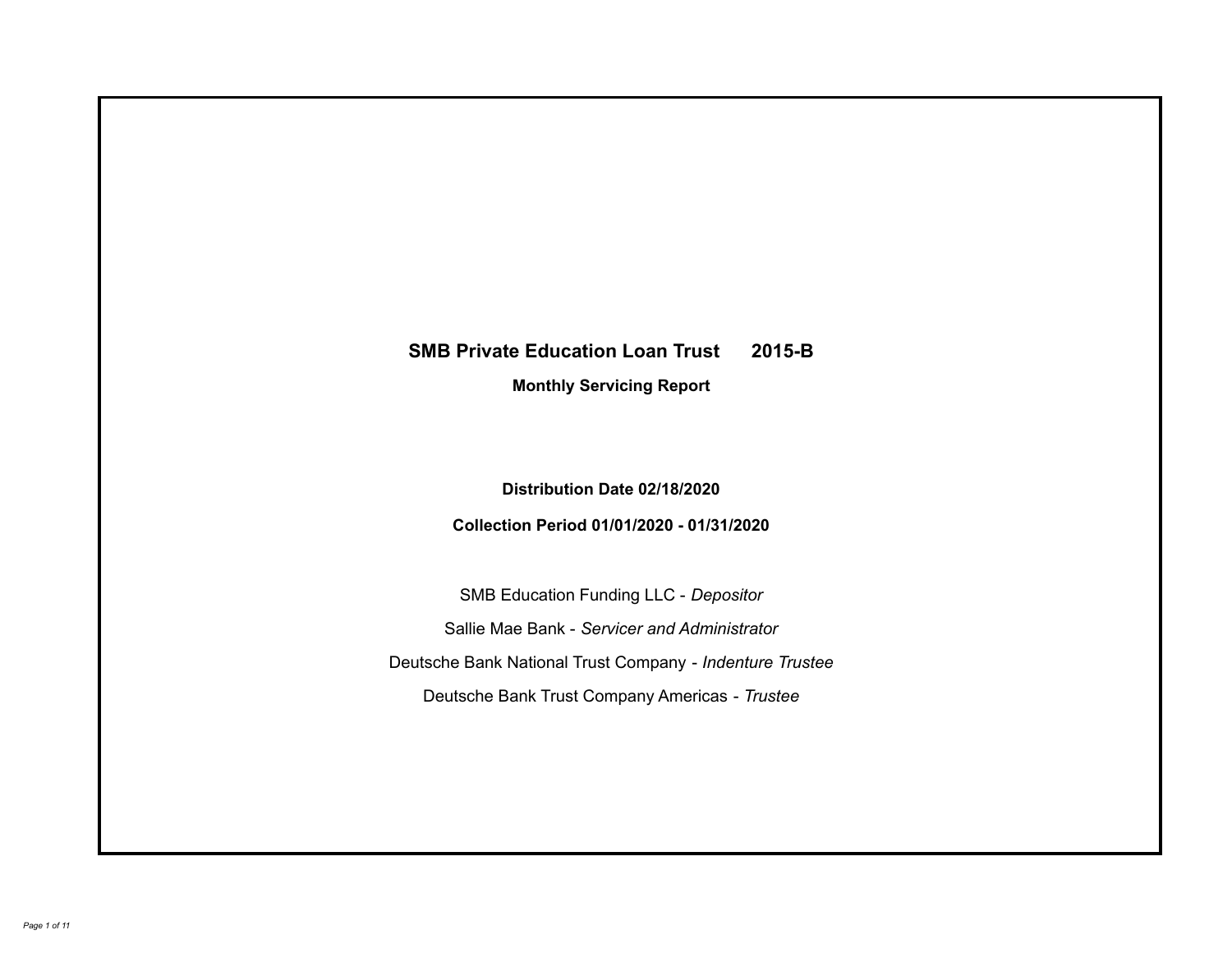| A           | <b>Student Loan Portfolio Characteristics</b> |                                                 | <b>Settlement Date</b><br>07/30/2015 | 12/31/2019           | 01/31/2020           |
|-------------|-----------------------------------------------|-------------------------------------------------|--------------------------------------|----------------------|----------------------|
|             | <b>Principal Balance</b>                      |                                                 | \$700,964,388.29                     | \$358,120,548.92     | \$350,745,450.34     |
|             | Interest to be Capitalized Balance            |                                                 | 42,430,107.89                        | 13,056,003.28        | 13,067,472.08        |
|             | Pool Balance                                  |                                                 | \$743,394,496.18                     | \$371,176,552.20     | \$363,812,922.42     |
|             | Weighted Average Coupon (WAC)                 |                                                 |                                      |                      |                      |
|             |                                               | WAC1 (Contractual Interest Rate on the Loan)    | 8.20%                                | 8.94%                | 8.85%                |
|             |                                               | WAC2 (Average of Applicable Interest Rate)      | 8.18%                                | 8.86%                | 8.77%                |
|             |                                               | WAC3 (Average of Actual Interest Rate)          | 8.13%                                | 8.78%                | 8.69%                |
|             | Weighted Average Remaining Term               |                                                 | 128.84                               | 121.38               | 121.52               |
|             | Number of Loans                               |                                                 | 63,899                               | 33,707               | 33,100               |
|             | Number of Borrowers                           |                                                 | 43,918                               | 23,489               | 23,060               |
|             | Pool Factor                                   | Since Issued Total Constant Prepayment Rate (1) |                                      | 0.499299570<br>9.14% | 0.489394157<br>9.16% |
|             |                                               |                                                 |                                      |                      |                      |
| B           | <b>Debt Securities</b>                        | <b>Cusip/Isin</b>                               | 01/15/2020                           |                      | 02/18/2020           |
|             | A <sub>2</sub> A                              | 78448QAB4                                       | \$78,177,761.04                      |                      | \$74,668,286.42      |
|             | A2B                                           | 78448QAC2                                       | \$36,645,825.50                      |                      | \$35,000,759.27      |
|             | A <sub>3</sub>                                | 78448QAD0                                       | \$75,000,000.00                      |                      | \$75,000,000.00      |
|             | B                                             | 78448QAE8                                       | \$70,000,000.00                      |                      | \$70,000,000.00      |
|             | C                                             | 78448QAF5                                       | \$50,000,000.00                      |                      | \$50,000,000.00      |
|             |                                               |                                                 |                                      |                      |                      |
| $\mathsf C$ | <b>Certificates</b>                           | <b>Cusip/Isin</b>                               | 01/15/2020                           |                      | 02/18/2020           |
|             | Residual                                      | 78448Q108                                       | \$100,000.00                         |                      | \$100,000.00         |
|             |                                               |                                                 |                                      |                      |                      |
| D           | <b>Account Balances</b>                       |                                                 | 01/15/2020                           |                      | 02/18/2020           |
|             | Reserve Account Balance                       |                                                 | \$1,896,081.00                       |                      | \$1,896,081.00       |
|             |                                               |                                                 |                                      |                      |                      |
| E           | <b>Asset / Liability</b>                      |                                                 | 01/15/2020                           |                      | 02/18/2020           |
|             | Overcollateralization Percentage              |                                                 | 16.53%                               |                      | 16.26%               |
|             | Specified Overcollateralization Amount        |                                                 | \$111,352,965.66                     |                      | \$109,143,876.73     |
|             | Actual Overcollateralization Amount           |                                                 | \$61,352,965.66                      |                      | \$59,143,876.73      |

(1) Since Issued Total CPR calculations found in monthly servicing reports issued on or prior to September 15, 2015 originally included loans that were removed from the pool by the sponsor because they .<br>became ineligible for the pool between the cut-off date and settlement date. On October 5, 2015, Since Issued Total CPR calculations were revised to exclude these loans and all prior monthly servicing reports were restated. For additional information, see 'Since Issued CPR Methodology' found on page 11 of this report.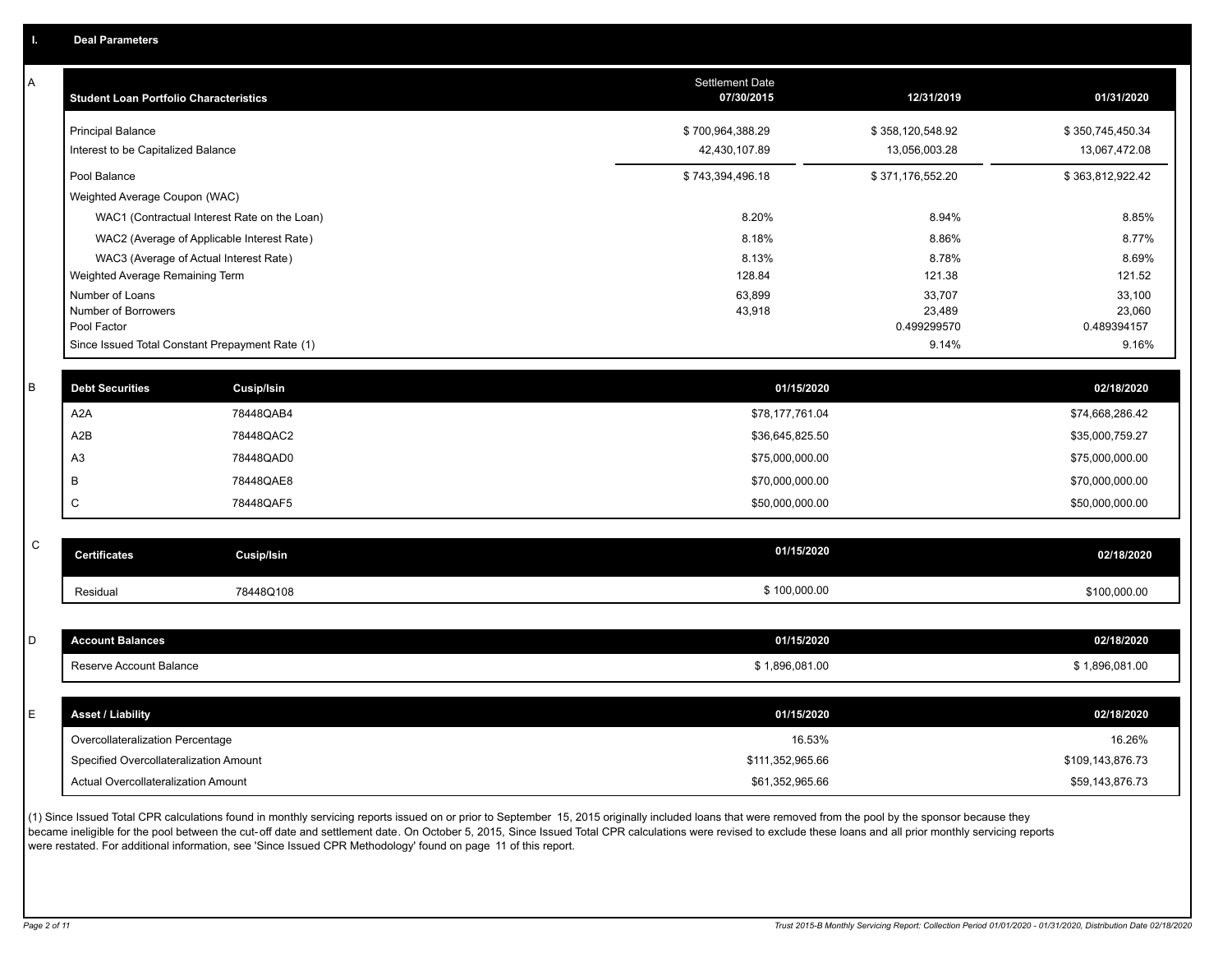### **II. 2015-B Trust Activity 01/01/2020 through 01/31/2020**

| <b>Borrower Principal</b><br>7,312,828.33<br><b>Consolidation Activity Principal</b><br>0.00<br>Seller Principal Reimbursement<br>386.66<br>0.00<br>Servicer Principal Reimbursement<br>0.00<br>Delinquent Principal Purchases by Servicer<br><b>Other Principal Deposits</b><br>117,669.27<br>\$7,430,884.26<br><b>Total Principal Receipts</b><br>B<br><b>Student Loan Interest Receipts</b><br>Borrower Interest<br>2,023,455.66<br>0.00<br><b>Consolidation Activity Interest</b><br>Seller Interest Reimbursement<br>33.28<br>0.00<br>Servicer Interest Reimbursement<br>0.00<br>Delinquent Interest Purchases by Servicer<br>612.32<br><b>Other Interest Deposits</b><br>\$2,024,101.26<br><b>Total Interest Receipts</b><br>C<br><b>Recoveries on Realized Losses</b><br>\$109,524.10<br>D<br><b>Investment Income</b><br>\$13,708.37<br>E.<br><b>Funds Borrowed from Next Collection Period</b><br>\$0.00<br>F<br>\$0.00<br><b>Funds Repaid from Prior Collection Period</b><br>G<br>\$0.00<br>Loan Sale or Purchase Proceeds<br>\$0.00<br>н<br>Initial Deposits to Distribution Account<br>\$0.00<br><b>Excess Transferred from Other Accounts</b><br><b>Borrower Benefit Reimbursements</b><br>\$0.00<br>J<br><b>Other Deposits</b><br>\$0.00<br>κ<br>Г<br><b>Other Fees Collected</b><br>\$0.00<br>М<br><b>AVAILABLE FUNDS</b><br>\$9,578,217.99<br>N<br>Non-Cash Principal Activity During Collection Period<br>\$55,785.68<br>Aggregate Purchased Amounts by the Depositor, Servicer or Seller<br>O<br>\$118,281.59<br>P<br>Aggregate Loan Substitutions<br>\$0.00 | A | <b>Student Loan Principal Receipts</b> |  |
|---------------------------------------------------------------------------------------------------------------------------------------------------------------------------------------------------------------------------------------------------------------------------------------------------------------------------------------------------------------------------------------------------------------------------------------------------------------------------------------------------------------------------------------------------------------------------------------------------------------------------------------------------------------------------------------------------------------------------------------------------------------------------------------------------------------------------------------------------------------------------------------------------------------------------------------------------------------------------------------------------------------------------------------------------------------------------------------------------------------------------------------------------------------------------------------------------------------------------------------------------------------------------------------------------------------------------------------------------------------------------------------------------------------------------------------------------------------------------------------------------------------------------------------------------------------------------------|---|----------------------------------------|--|
|                                                                                                                                                                                                                                                                                                                                                                                                                                                                                                                                                                                                                                                                                                                                                                                                                                                                                                                                                                                                                                                                                                                                                                                                                                                                                                                                                                                                                                                                                                                                                                                 |   |                                        |  |
|                                                                                                                                                                                                                                                                                                                                                                                                                                                                                                                                                                                                                                                                                                                                                                                                                                                                                                                                                                                                                                                                                                                                                                                                                                                                                                                                                                                                                                                                                                                                                                                 |   |                                        |  |
|                                                                                                                                                                                                                                                                                                                                                                                                                                                                                                                                                                                                                                                                                                                                                                                                                                                                                                                                                                                                                                                                                                                                                                                                                                                                                                                                                                                                                                                                                                                                                                                 |   |                                        |  |
|                                                                                                                                                                                                                                                                                                                                                                                                                                                                                                                                                                                                                                                                                                                                                                                                                                                                                                                                                                                                                                                                                                                                                                                                                                                                                                                                                                                                                                                                                                                                                                                 |   |                                        |  |
|                                                                                                                                                                                                                                                                                                                                                                                                                                                                                                                                                                                                                                                                                                                                                                                                                                                                                                                                                                                                                                                                                                                                                                                                                                                                                                                                                                                                                                                                                                                                                                                 |   |                                        |  |
|                                                                                                                                                                                                                                                                                                                                                                                                                                                                                                                                                                                                                                                                                                                                                                                                                                                                                                                                                                                                                                                                                                                                                                                                                                                                                                                                                                                                                                                                                                                                                                                 |   |                                        |  |
|                                                                                                                                                                                                                                                                                                                                                                                                                                                                                                                                                                                                                                                                                                                                                                                                                                                                                                                                                                                                                                                                                                                                                                                                                                                                                                                                                                                                                                                                                                                                                                                 |   |                                        |  |
|                                                                                                                                                                                                                                                                                                                                                                                                                                                                                                                                                                                                                                                                                                                                                                                                                                                                                                                                                                                                                                                                                                                                                                                                                                                                                                                                                                                                                                                                                                                                                                                 |   |                                        |  |
|                                                                                                                                                                                                                                                                                                                                                                                                                                                                                                                                                                                                                                                                                                                                                                                                                                                                                                                                                                                                                                                                                                                                                                                                                                                                                                                                                                                                                                                                                                                                                                                 |   |                                        |  |
|                                                                                                                                                                                                                                                                                                                                                                                                                                                                                                                                                                                                                                                                                                                                                                                                                                                                                                                                                                                                                                                                                                                                                                                                                                                                                                                                                                                                                                                                                                                                                                                 |   |                                        |  |
|                                                                                                                                                                                                                                                                                                                                                                                                                                                                                                                                                                                                                                                                                                                                                                                                                                                                                                                                                                                                                                                                                                                                                                                                                                                                                                                                                                                                                                                                                                                                                                                 |   |                                        |  |
|                                                                                                                                                                                                                                                                                                                                                                                                                                                                                                                                                                                                                                                                                                                                                                                                                                                                                                                                                                                                                                                                                                                                                                                                                                                                                                                                                                                                                                                                                                                                                                                 |   |                                        |  |
|                                                                                                                                                                                                                                                                                                                                                                                                                                                                                                                                                                                                                                                                                                                                                                                                                                                                                                                                                                                                                                                                                                                                                                                                                                                                                                                                                                                                                                                                                                                                                                                 |   |                                        |  |
|                                                                                                                                                                                                                                                                                                                                                                                                                                                                                                                                                                                                                                                                                                                                                                                                                                                                                                                                                                                                                                                                                                                                                                                                                                                                                                                                                                                                                                                                                                                                                                                 |   |                                        |  |
|                                                                                                                                                                                                                                                                                                                                                                                                                                                                                                                                                                                                                                                                                                                                                                                                                                                                                                                                                                                                                                                                                                                                                                                                                                                                                                                                                                                                                                                                                                                                                                                 |   |                                        |  |
|                                                                                                                                                                                                                                                                                                                                                                                                                                                                                                                                                                                                                                                                                                                                                                                                                                                                                                                                                                                                                                                                                                                                                                                                                                                                                                                                                                                                                                                                                                                                                                                 |   |                                        |  |
|                                                                                                                                                                                                                                                                                                                                                                                                                                                                                                                                                                                                                                                                                                                                                                                                                                                                                                                                                                                                                                                                                                                                                                                                                                                                                                                                                                                                                                                                                                                                                                                 |   |                                        |  |
|                                                                                                                                                                                                                                                                                                                                                                                                                                                                                                                                                                                                                                                                                                                                                                                                                                                                                                                                                                                                                                                                                                                                                                                                                                                                                                                                                                                                                                                                                                                                                                                 |   |                                        |  |
|                                                                                                                                                                                                                                                                                                                                                                                                                                                                                                                                                                                                                                                                                                                                                                                                                                                                                                                                                                                                                                                                                                                                                                                                                                                                                                                                                                                                                                                                                                                                                                                 |   |                                        |  |
|                                                                                                                                                                                                                                                                                                                                                                                                                                                                                                                                                                                                                                                                                                                                                                                                                                                                                                                                                                                                                                                                                                                                                                                                                                                                                                                                                                                                                                                                                                                                                                                 |   |                                        |  |
|                                                                                                                                                                                                                                                                                                                                                                                                                                                                                                                                                                                                                                                                                                                                                                                                                                                                                                                                                                                                                                                                                                                                                                                                                                                                                                                                                                                                                                                                                                                                                                                 |   |                                        |  |
|                                                                                                                                                                                                                                                                                                                                                                                                                                                                                                                                                                                                                                                                                                                                                                                                                                                                                                                                                                                                                                                                                                                                                                                                                                                                                                                                                                                                                                                                                                                                                                                 |   |                                        |  |
|                                                                                                                                                                                                                                                                                                                                                                                                                                                                                                                                                                                                                                                                                                                                                                                                                                                                                                                                                                                                                                                                                                                                                                                                                                                                                                                                                                                                                                                                                                                                                                                 |   |                                        |  |
|                                                                                                                                                                                                                                                                                                                                                                                                                                                                                                                                                                                                                                                                                                                                                                                                                                                                                                                                                                                                                                                                                                                                                                                                                                                                                                                                                                                                                                                                                                                                                                                 |   |                                        |  |
|                                                                                                                                                                                                                                                                                                                                                                                                                                                                                                                                                                                                                                                                                                                                                                                                                                                                                                                                                                                                                                                                                                                                                                                                                                                                                                                                                                                                                                                                                                                                                                                 |   |                                        |  |
|                                                                                                                                                                                                                                                                                                                                                                                                                                                                                                                                                                                                                                                                                                                                                                                                                                                                                                                                                                                                                                                                                                                                                                                                                                                                                                                                                                                                                                                                                                                                                                                 |   |                                        |  |
|                                                                                                                                                                                                                                                                                                                                                                                                                                                                                                                                                                                                                                                                                                                                                                                                                                                                                                                                                                                                                                                                                                                                                                                                                                                                                                                                                                                                                                                                                                                                                                                 |   |                                        |  |
|                                                                                                                                                                                                                                                                                                                                                                                                                                                                                                                                                                                                                                                                                                                                                                                                                                                                                                                                                                                                                                                                                                                                                                                                                                                                                                                                                                                                                                                                                                                                                                                 |   |                                        |  |
|                                                                                                                                                                                                                                                                                                                                                                                                                                                                                                                                                                                                                                                                                                                                                                                                                                                                                                                                                                                                                                                                                                                                                                                                                                                                                                                                                                                                                                                                                                                                                                                 |   |                                        |  |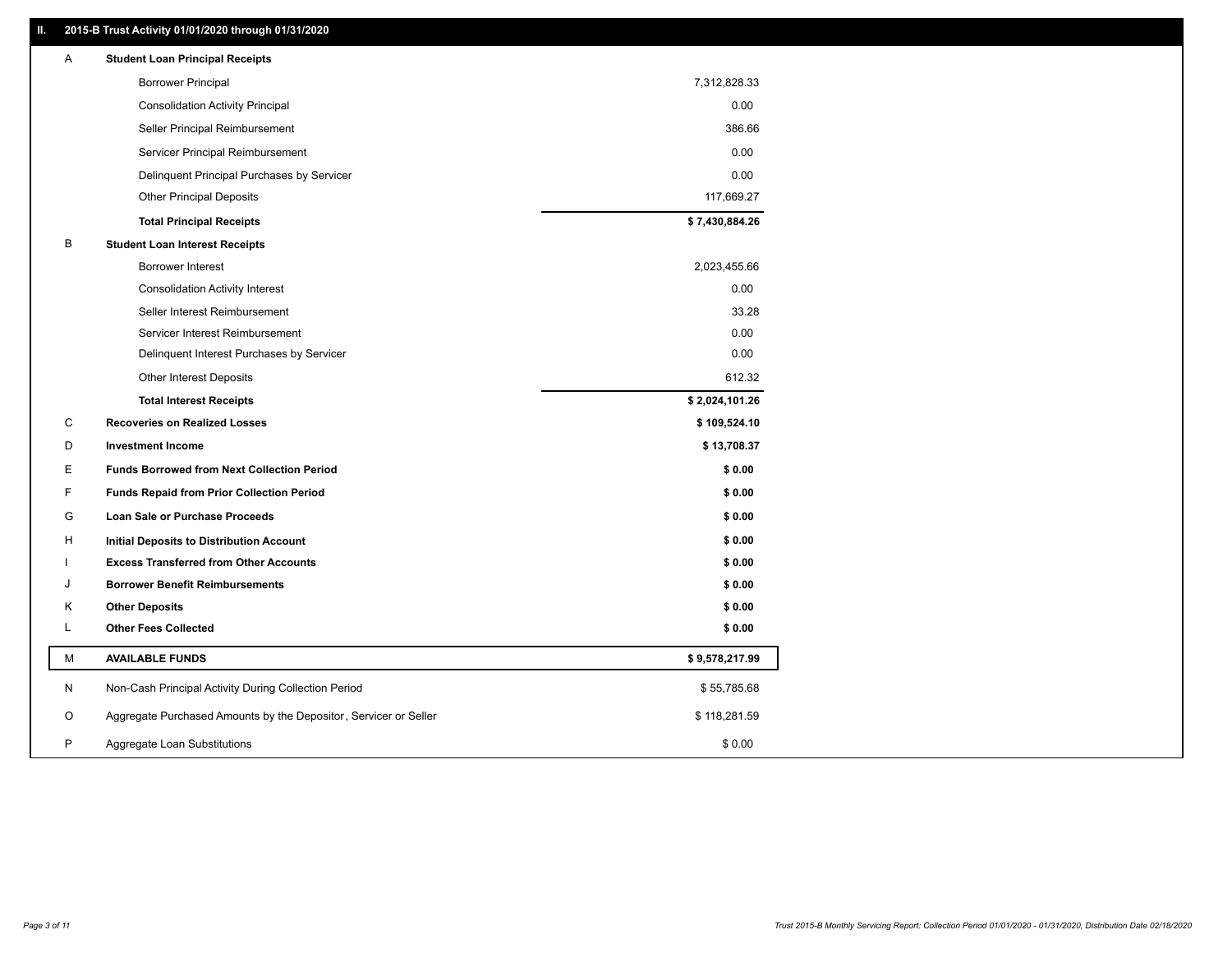|                   |                       |                   |         |                                                                  | <b>Loans by Repayment Status</b> |                            |                          |         |                                                           |                |                            |
|-------------------|-----------------------|-------------------|---------|------------------------------------------------------------------|----------------------------------|----------------------------|--------------------------|---------|-----------------------------------------------------------|----------------|----------------------------|
|                   |                       |                   |         | 01/31/2020                                                       |                                  |                            |                          |         | 12/31/2019                                                |                |                            |
|                   |                       | Wtd Avg<br>Coupon | # Loans | <b>Principal and</b><br><b>Interest Accrued</b><br>to Capitalize | % of Principal                   | % of Loans in<br>Repay (1) | <b>Wtd Avg</b><br>Coupon | # Loans | Principal and<br><b>Interest Accrued</b><br>to Capitalize | % of Principal | % of Loans in<br>Repay (1) |
| INTERIM:          | IN SCHOOL             | 10.21%            | 735     | \$12,346,612.42                                                  | 3.394%                           | $-$ %                      | 10.29%                   | 810     | \$13,391,750.02                                           | 3.608%         | $-$ %                      |
|                   | <b>GRACE</b>          | 9.66%             | 255     | \$4,507,140.23                                                   | 1.239%                           | $-$ %                      | 9.70%                    | 204     | \$3,703,225.03                                            | 0.998%         | $-$ %                      |
|                   | <b>DEFERMENT</b>      | 9.72%             | 2,166   | \$31,101,693.04                                                  | 8.549%                           | $-$ %                      | 9.87%                    | 2,233   | \$31,861,012.49                                           | 8.584%         | $-$ %                      |
| <b>REPAYMENT:</b> | <b>CURRENT</b>        | 8.47%             | 27,943  | \$286,675,332.46                                                 | 78.797%                          | 90.761%                    | 8.60%                    | 28,425  | \$293,268,828.78                                          | 79.011%        | 91.015%                    |
|                   | 31-60 DAYS DELINQUENT | 8.66%             | 549     | \$7,930,269.12                                                   | 2.180%                           | 2.511%                     | 8.85%                    | 614     | \$8,642,086.58                                            | 2.328%         | 2.682%                     |
|                   | 61-90 DAYS DELINQUENT | 8.52%             | 293     | \$4,802,487.86                                                   | 1.320%                           | 1.520%                     | 7.71%                    | 300     | \$4,364,969.44                                            | 1.176%         | 1.355%                     |
|                   | > 90 DAYS DELINQUENT  | 9.68%             | 149     | \$2,054,069.87                                                   | 0.565%                           | 0.650%                     | 10.00%                   | 151     | \$2,168,181.69                                            | 0.584%         | 0.673%                     |
|                   | FORBEARANCE           | 8.99%             | 1,010   | \$14,395,317.42                                                  | 3.957%                           | 4.558%                     | 8.55%                    | 970     | \$13,776,498.17                                           | 3.712%         | 4.275%                     |
| <b>TOTAL</b>      |                       |                   | 33,100  | \$363,812,922.42                                                 | 100.00%                          | 100.00%                    |                          | 33,707  | \$371,176,552.20                                          | 100.00%        | 100.00%                    |

Percentages may not total 100% due to rounding  $\star$ 

1 Loans classified in "Repayment" include any loan for which interim interest only, \$25 fixed payments or full principal and interest payments are due.

|                         |                                                                                                                                                                                |                          |         |                                                           | <b>Loans by Borrower Status</b> |                                |                          |         |                                                                  |                |                                |
|-------------------------|--------------------------------------------------------------------------------------------------------------------------------------------------------------------------------|--------------------------|---------|-----------------------------------------------------------|---------------------------------|--------------------------------|--------------------------|---------|------------------------------------------------------------------|----------------|--------------------------------|
|                         |                                                                                                                                                                                |                          |         | 01/31/2020                                                |                                 |                                |                          |         | 12/31/2019                                                       |                |                                |
|                         |                                                                                                                                                                                | <b>Wtd Avg</b><br>Coupon | # Loans | Principal and<br><b>Interest Accrued</b><br>to Capitalize | % of Principal                  | % of Loans in<br>P&I Repay (2) | <b>Wtd Avg</b><br>Coupon | # Loans | <b>Principal and</b><br><b>Interest Accrued</b><br>to Capitalize | % of Principal | % of Loans in<br>P&I Repay (2) |
| INTERIM:                | IN SCHOOL                                                                                                                                                                      | 9.90%                    | 1,358   | \$21,944,688.66                                           | 6.032%                          | $-$ %                          | 9.98%                    | 1,486   | \$23,550,440.85                                                  | 6.345%         | $-$ %                          |
|                         | GRACE                                                                                                                                                                          | 9.50%                    | 478     | \$7,612,391.28                                            | 2.092%                          | $-$ %                          | 9.49%                    | 404     | \$6,676,331.39                                                   | 1.799%         | $-$ %                          |
|                         | <b>DEFERMENT</b>                                                                                                                                                               | 9.42%                    | 3,900   | \$52,970,765.63                                           | 14.560%                         | $-$ %                          | 9.54%                    | 4,016   | \$54,432,127.65                                                  | 14.665%        | $-$ %                          |
| P&I REPAYMENT:          | <b>CURRENT</b>                                                                                                                                                                 | 8.38%                    | 25,384  | \$252,429,099.59                                          | 69.384%                         | 89.741%                        | 8.51%                    | 25,798  | \$258,038,452.49                                                 | 69.519%        | 90.060%                        |
|                         | 31-60 DAYS DELINQUENT                                                                                                                                                          | 8.65%                    | 536     | \$7,696,157.80                                            | 2.115%                          | 2.736%                         | 8.85%                    | 593     | \$8,337,715.86                                                   | 2.246%         | 2.910%                         |
|                         | 61-90 DAYS DELINQUENT                                                                                                                                                          | 8.51%                    | 290     | \$4,767,424.31                                            | 1.310%                          | 1.695%                         | 7.65%                    | 294     | \$4,276,661.26                                                   | 1.152%         | 1.493%                         |
|                         | > 90 DAYS DELINQUENT                                                                                                                                                           | 9.68%                    | 144     | \$1,997,077.73                                            | 0.549%                          | 0.710%                         | 9.99%                    | 146     | \$2,088,324.53                                                   | 0.563%         | 0.729%                         |
|                         | FORBEARANCE                                                                                                                                                                    | 8.99%                    | 1,010   | \$14,395,317.42                                           | 3.957%                          | 5.118%                         | 8.55%                    | 970     | \$13,776,498.17                                                  | 3.712%         | 4.808%                         |
| <b>TOTAL</b><br>$\star$ | Percentages may not total 100% due to rounding<br>2 Loans classified in "P&I Repayment" includes only those loans for which scheduled principal and interest payments are due. |                          | 33,100  | \$363,812,922.42                                          | 100.00%                         | 100.00%                        |                          | 33,707  | \$371,176,552.20                                                 | 100.00%        | 100.00%                        |
|                         |                                                                                                                                                                                |                          |         |                                                           |                                 |                                |                          |         |                                                                  |                |                                |

WAC reflects WAC3 To conform with company standard reporting these sections now include Princial and Interest Accrued to Capitalize .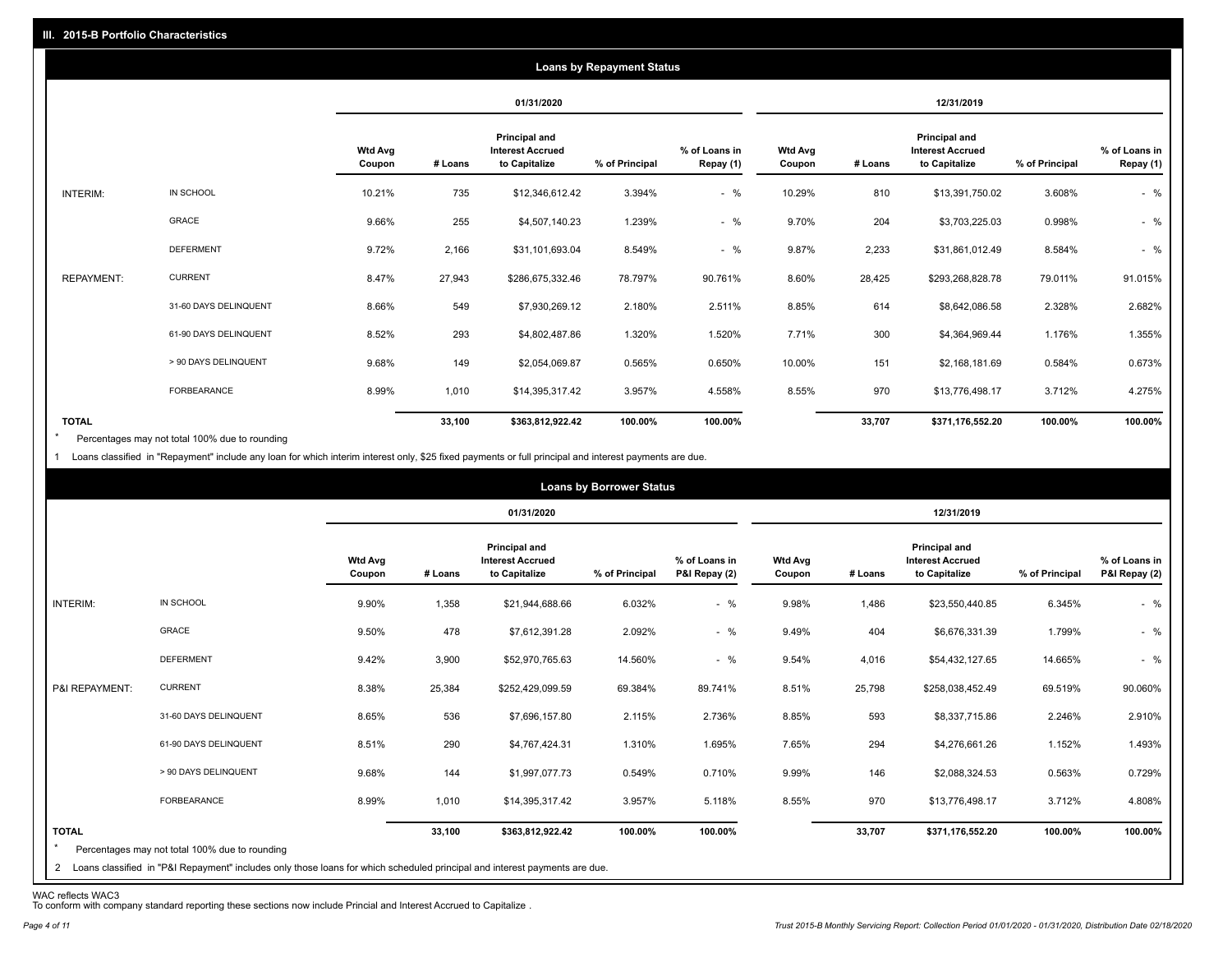| Pool Balance<br>\$363,812,922.42<br>\$371,176,552.20<br>Total # Loans<br>33,100<br>33,707 |
|-------------------------------------------------------------------------------------------|
|                                                                                           |
|                                                                                           |
| Total # Borrowers<br>23,060<br>23,489                                                     |
| 8.77%<br>8.86%<br>Weighted Average Coupon                                                 |
| 121.52<br>121.38<br>Weighted Average Remaining Term                                       |
| 93.0%<br>93.1%<br>Percent of Pool - Cosigned                                              |
| 6.9%<br>7.0%<br>Percent of Pool - Non Cosigned                                            |
| Borrower Interest Accrued for Period<br>\$2,530,731.28<br>\$2,659,827.56                  |
| Outstanding Borrower Interest Accrued<br>\$15,720,043.23<br>\$15,750,427.97               |
| Gross Principal Realized Loss - Periodic *<br>\$503,585.36<br>\$395,339.88                |
| Gross Principal Realized Loss - Cumulative *<br>\$31,842,728.44<br>\$31,339,143.08        |
| Recoveries on Realized Losses - Periodic<br>\$109,524.10<br>\$113,539.88                  |
| Recoveries on Realized Losses - Cumulative<br>\$4,666,599.53<br>\$4,557,075.43            |
| Net Losses - Periodic<br>\$394,061.26<br>\$281,800.00                                     |
| Net Losses - Cumulative<br>\$27,176,128.91<br>\$26,782,067.65                             |
| Non-Cash Principal Activity - Capitalized Interest<br>\$569,639.07<br>\$1,666,612.33      |
| Since Issued Total Constant Prepayment Rate (CPR) (1)<br>9.16%<br>9.14%                   |
| <b>Loan Substitutions</b><br>\$0.00<br>\$0.00                                             |
| <b>Cumulative Loan Substitutions</b><br>\$0.00<br>\$0.00                                  |
| <b>Unpaid Servicing Fees</b><br>\$0.00<br>\$0.00                                          |
| <b>Unpaid Administration Fees</b><br>\$0.00<br>\$0.00                                     |
| <b>Unpaid Carryover Servicing Fees</b><br>\$0.00<br>\$0.00                                |
| Note Interest Shortfall<br>\$0.00<br>\$0.00                                               |
| Loans in Modification<br>\$40,705,910.56<br>\$40,563,181.59                               |
| % of Loans in Modification as a % of Loans in Repayment (P&I)<br>15.25%<br>14.87%         |
|                                                                                           |
| % Annualized Gross Principal Realized Loss - Periodic as a %                              |
| 1.74%<br>2.26%<br>of Loans in Repayment (P&I) * 12                                        |
| % Gross Principal Realized Loss - Cumulative as a % of                                    |
| Original Pool Balance<br>4.28%<br>4.22%                                                   |

\* In accordance with the Servicer's current policies and procedures, after September 1, 2017 loans subject to bankruptcy claims generally will not be reported as a charged- off unless and until they are delinquent for 120

(1) Since Issued Total CPR calculations found in monthly servicing reports issued on or prior to September 15, 2015 originally included loans that were removed from the pool by the sponsor because they became ineligible fo between the cut-off date and settlement date. On October 5, 2015, Since Issued Total CPR calculations were revised to exclude these loans and all prior monthly servicing reports were restated. For additional information, s Issued CPR Methodology' found on page 11 of this report.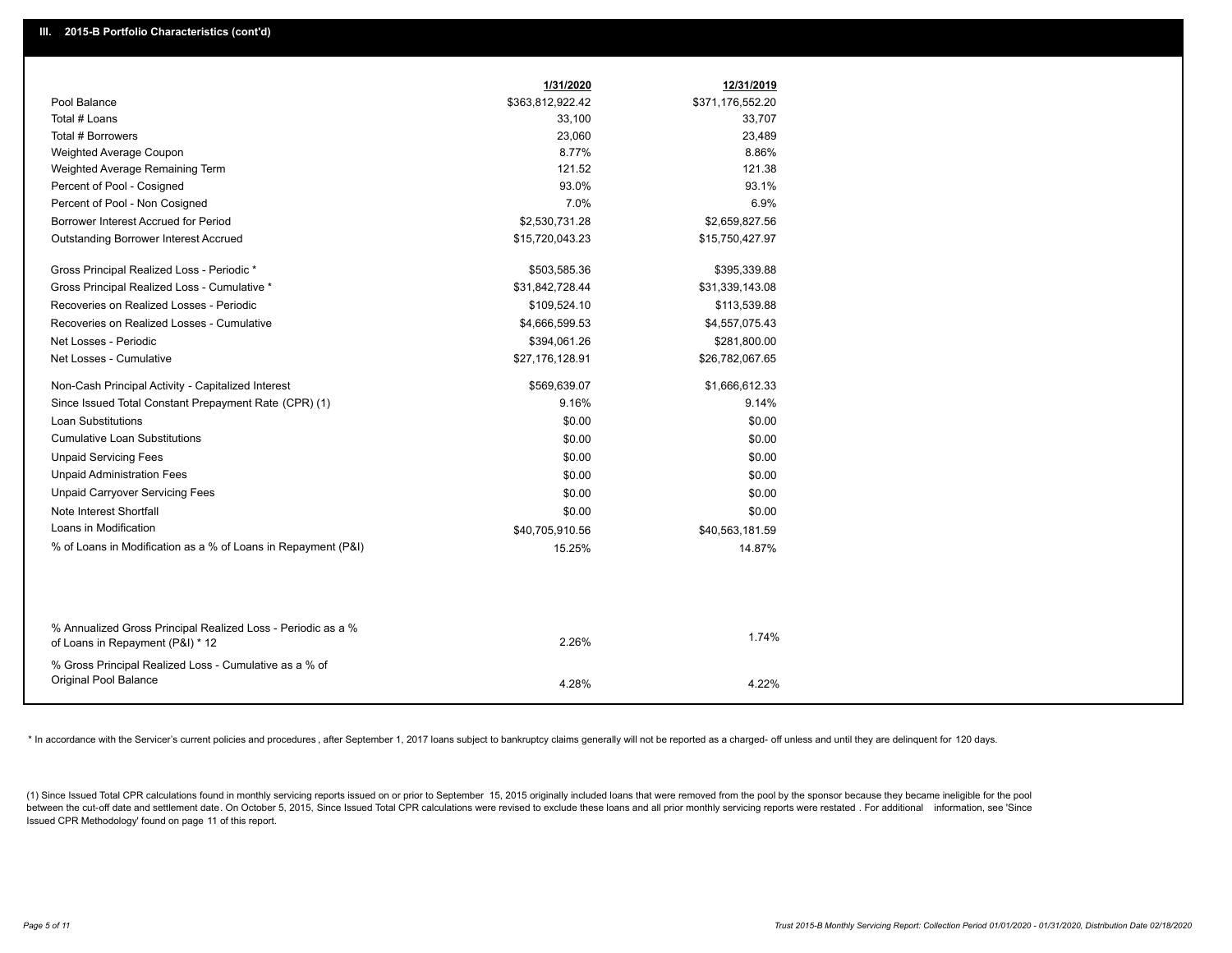#### **Loan Program**  A

|                                    | Weighted<br><b>Average Coupon</b> | # LOANS | <b>\$ AMOUNT</b> | $%$ *     |
|------------------------------------|-----------------------------------|---------|------------------|-----------|
| - Smart Option Interest-Only Loans | 7.79%                             | 6,608   | \$50,020,988.04  | 13.749%   |
| - Smart Option Fixed Pay Loans     | 8.61%                             | 8,822   | \$113,516,500.39 | 31.202%   |
| - Smart Option Deferred Loans      | 8.95%                             | 17.670  | \$200,275,433.99 | 55.049%   |
| - Other Loan Programs              | $0.00\%$                          | 0       | \$0.00           | $0.000\%$ |
| <b>Total</b>                       | $8.69\%$                          | 33,100  | \$363,812,922.42 | 100.000%  |

\* Percentages may not total 100% due to rounding

B

C

**Index Type**

|                       | Weighted<br><b>Average Coupon</b> | # LOANS | <b>\$ AMOUNT</b> | $%$ *     |
|-----------------------|-----------------------------------|---------|------------------|-----------|
| - Fixed Rate Loans    | 7.19%                             | 7,683   | \$103,991,779.99 | 28.584%   |
| - LIBOR Indexed Loans | 9.29%                             | 25,417  | \$259,821,142.43 | 71.416%   |
| - Other Index Rates   | $0.00\%$                          | 0       | \$0.00           | $0.000\%$ |
| Total                 | 8.69%                             | 33,100  | \$363,812,922.42 | 100.000%  |

\* Percentages may not total 100% due to rounding

### **Weighted Average Recent FICO**

| 3,264    | \$36,460,826.84  | 10.022%   |
|----------|------------------|-----------|
| 2,321    | \$25,732,233.98  | 7.073%    |
| 3,547    | \$41,525,403.99  | 11.414%   |
| 6,604    | \$76,439,902.33  | 21.011%   |
| 17,364   | \$183,654,555.28 | 50.480%   |
| $\Omega$ | \$0.00           | $0.000\%$ |
| 33,100   | \$363,812,922.42 | 100.000%  |
|          |                  |           |

WAC reflects WAC3 To conform with company standard reporting these sections now include Princial and Interest Accrued to Capitalize .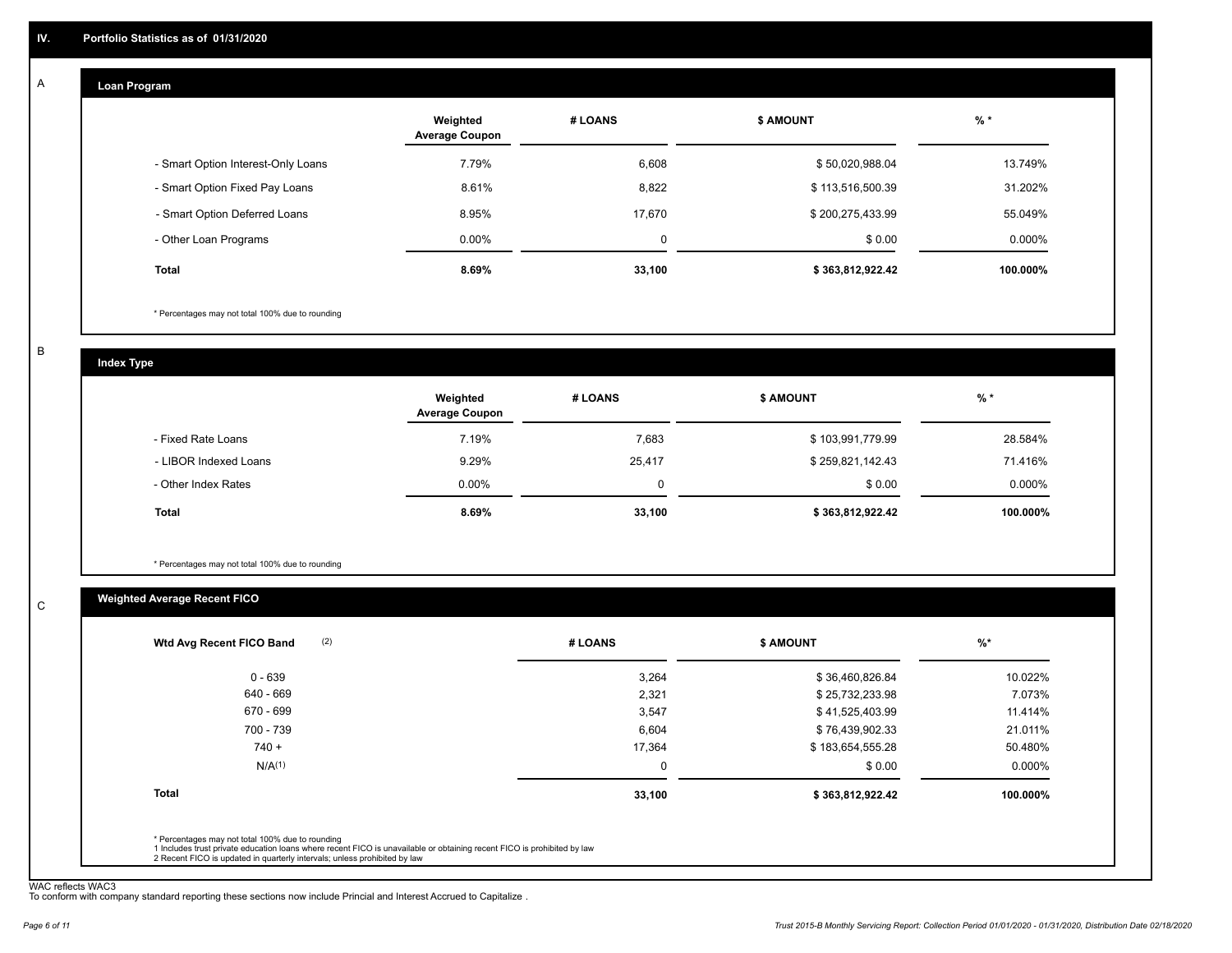| V. |     | 2015-B Reserve Account and Principal Distribution Calculations                             |                  |  |
|----|-----|--------------------------------------------------------------------------------------------|------------------|--|
| А. |     | <b>Reserve Account</b>                                                                     |                  |  |
|    |     | Specified Reserve Account Balance                                                          | \$1,896,081.00   |  |
|    |     | Actual Reserve Account Balance                                                             | \$1,896,081.00   |  |
| В. |     | <b>Principal Distribution Amount</b>                                                       |                  |  |
|    | i.  | Class A Notes Outstanding                                                                  | \$189,823,586.54 |  |
|    | ji. | Pool Balance                                                                               | \$363,812,922.42 |  |
|    |     | First Priority Principal Distribution Amount (i - ii)<br>iii.                              | \$0.00           |  |
|    | iv. | Class A and B Notes Outstanding                                                            | \$259,823,586.54 |  |
|    | v.  | First Priority Principal Distribution Amount                                               | \$0.00           |  |
|    | vi. | Pool Balance                                                                               | \$363,812,922.42 |  |
|    |     | Specified Overcollateralization Amount<br>vii.                                             | \$109,143,876.73 |  |
|    |     | Available Funds (after payment of waterfall items A through H)<br>viii.                    | \$8,402,261.38   |  |
|    | ix. | Class C Notes Outstanding                                                                  | \$50,000,000.00  |  |
|    | x.  | Regular Principal Distribution Amount (if (iv > 0, (iv - v) - (vi - vii), min(viii, ix))   | \$5,154,540.85   |  |
|    |     |                                                                                            |                  |  |
|    | xi. | Pool Balance                                                                               | \$363,812,922.42 |  |
|    |     | 10% of Initial Pool Balance<br>xii.                                                        | \$74,339,449.62  |  |
|    |     | First Priority Principal Distribution Amount<br>xiii.                                      | \$0.00           |  |
|    |     | Regular Principal Distribution Amount<br>XIV.                                              | \$5,154,540.85   |  |
|    |     | Available Funds (after payment of waterfall items A through J)<br>XV.                      | \$3,247,720.53   |  |
|    |     | xvi. Additional Principal Distribution Amount (if(ix $\lt$ = x, min(xv, xi - xiii - xiv))) | \$0.00           |  |
|    |     |                                                                                            |                  |  |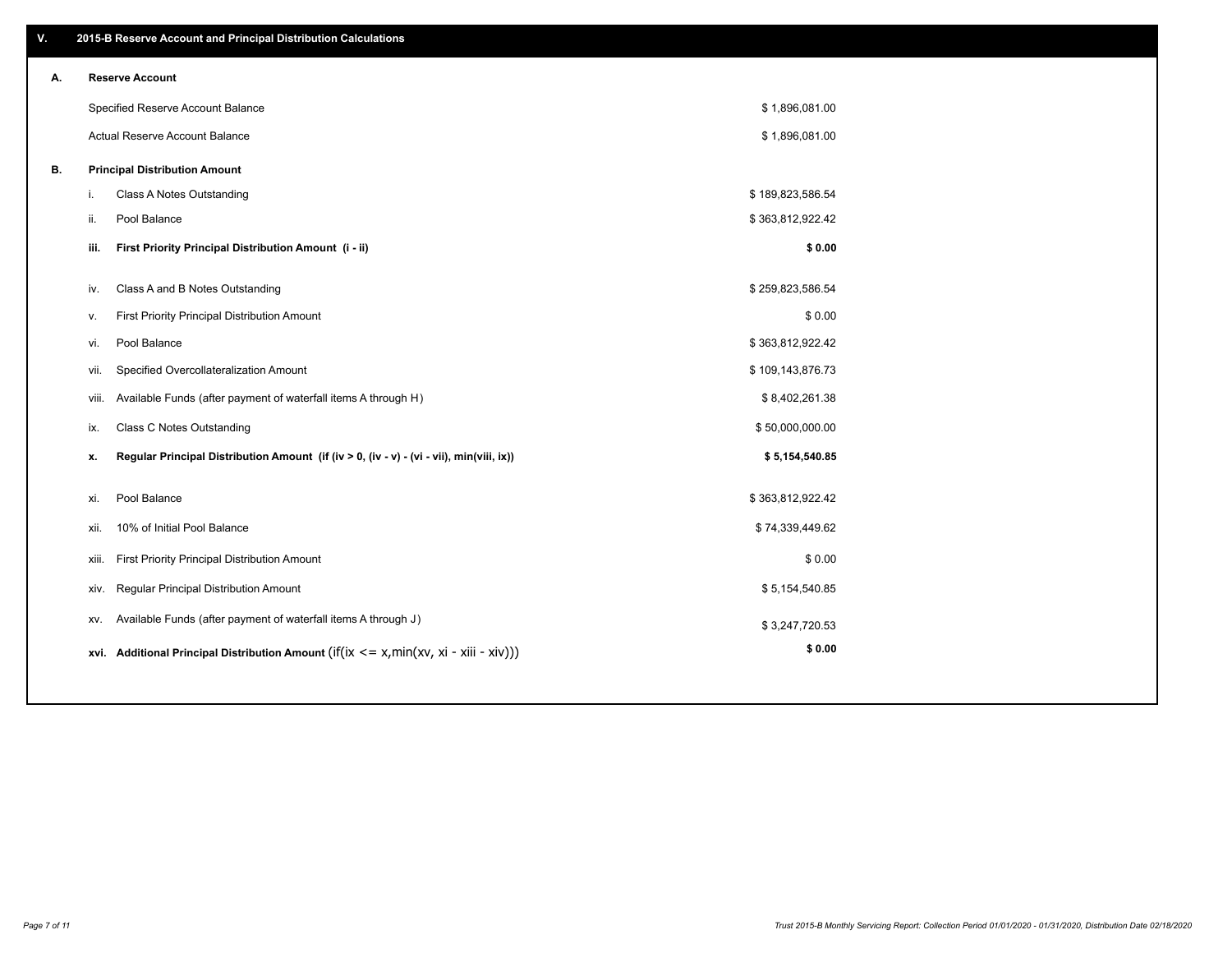|    |                                                         | Paid           | <b>Funds Balance</b> |
|----|---------------------------------------------------------|----------------|----------------------|
|    | <b>Total Available Funds</b>                            |                | \$9,578,217.99       |
| A  | <b>Trustee Fees</b>                                     | \$0.00         | \$9,578,217.99       |
| В  | <b>Servicing Fees</b>                                   | \$239,575.93   | \$9,338,642.06       |
| C  | i. Administration Fees                                  | \$8,333.00     | \$9,330,309.06       |
|    | ii. Unreimbursed Administrator Advances plus any Unpaid | \$0.00         | \$9,330,309.06       |
| D  | Class A Noteholders Interest Distribution Amount        | \$536,381.01   | \$8,793,928.05       |
| E. | First Priority Principal Payment                        | \$0.00         | \$8,793,928.05       |
| F. | Class B Noteholders Interest Distribution Amount        | \$204,166.67   | \$8,589,761.38       |
| G  | <b>Class C Noteholders Interest Distribution Amount</b> | \$187,500.00   | \$8,402,261.38       |
| H  | <b>Reinstatement Reserve Account</b>                    | \$0.00         | \$8,402,261.38       |
|    | Regular Principal Distribution                          | \$5,154,540.85 | \$3,247,720.53       |
| J  | <b>Carryover Servicing Fees</b>                         | \$0.00         | \$3,247,720.53       |
| Κ  | Additional Principal Distribution Amount                | \$0.00         | \$3,247,720.53       |
| L  | Unpaid Expenses of Trustee                              | \$0.00         | \$3,247,720.53       |
| м  | Unpaid Expenses of Administrator                        | \$0.00         | \$3,247,720.53       |
| N  | Remaining Funds to the Residual Certificateholders      | \$3,247,720.53 | \$0.00               |

#### **Waterfall Conditions**

|      | Pool Balance                                                                     | \$363,812,922.42 |  |
|------|----------------------------------------------------------------------------------|------------------|--|
|      | Class A and B Notes Outstanding                                                  | \$259,823,586.54 |  |
| iii. | Class C Noteholders' Interest Distribution Ratio (i / ii)                        | 140.02%          |  |
| iv.  | Minimum Ratio                                                                    | 110.00%          |  |
| V.   | Is the Class C Noteholders' Interest Distribution Condition Satisfied (iii > iv) | $\checkmark$     |  |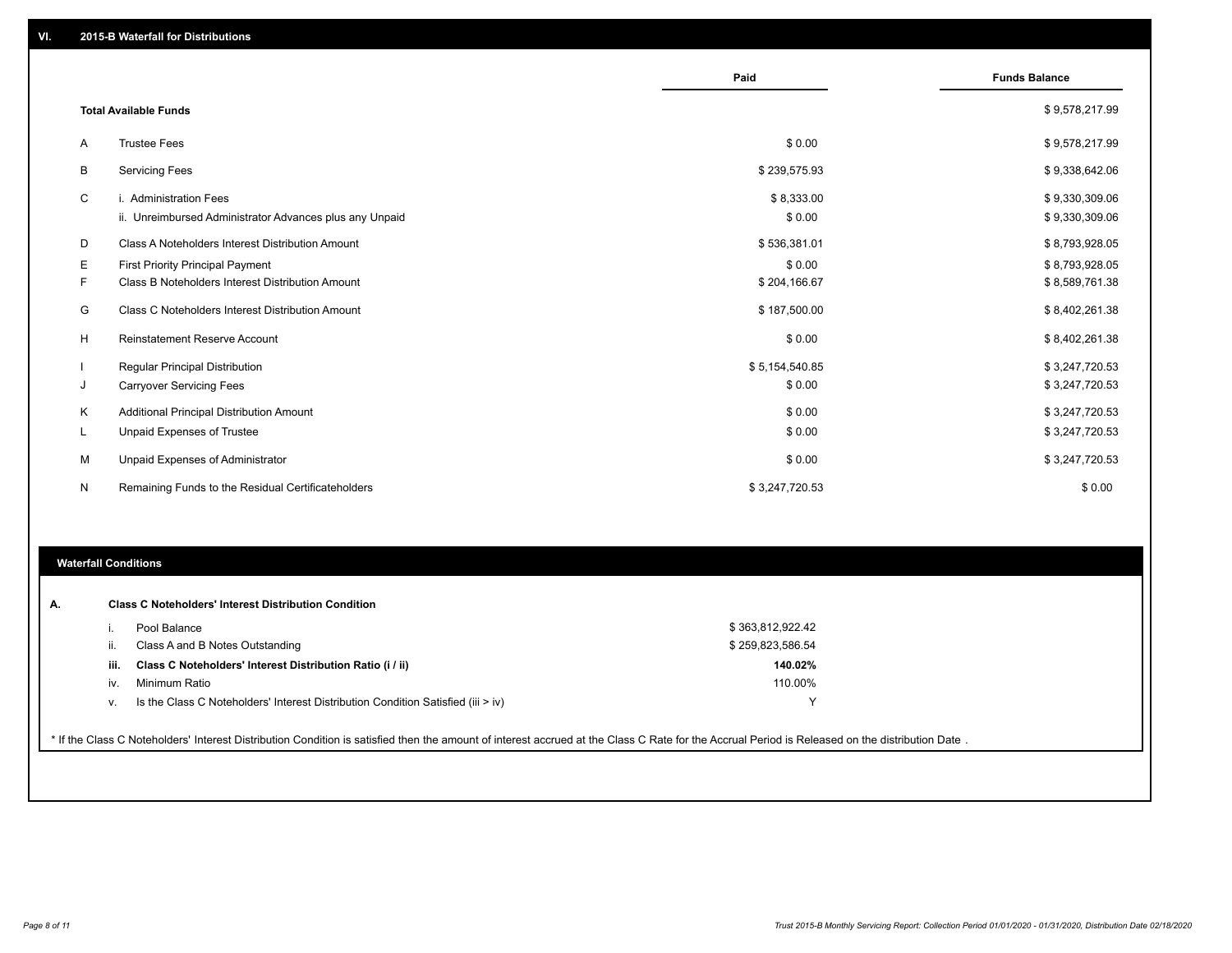## **VII. 2015-B Distributions**

| <b>Distribution Amounts</b>                                |                         |                         |                         |
|------------------------------------------------------------|-------------------------|-------------------------|-------------------------|
|                                                            | A <sub>2</sub> A        | A <sub>2</sub> B        | A3                      |
| Cusip/Isin                                                 | 78448QAB4               | 78448QAC2               | 78448QAD0               |
| <b>Beginning Balance</b>                                   | \$78,177,761.04         | \$36,645,825.50         | \$75,000,000.00         |
| Index                                                      | <b>FIXED</b>            | <b>LIBOR</b>            | <b>LIBOR</b>            |
| Spread/Fixed Rate                                          | 2.98%                   | 1.20%                   | 1.75%                   |
| Record Date (Days Prior to Distribution)                   | 1 NEW YORK BUSINESS DAY | 1 NEW YORK BUSINESS DAY | 1 NEW YORK BUSINESS DAY |
| Accrual Period Begin                                       | 1/15/2020               | 1/15/2020               | 1/15/2020               |
| <b>Accrual Period End</b>                                  | 2/15/2020               | 2/18/2020               | 2/18/2020               |
| Daycount Fraction                                          | 0.08333333              | 0.09444444              | 0.09444444              |
| Interest Rate*                                             | 2.98000%                | 2.87625%                | 3.42625%                |
| <b>Accrued Interest Factor</b>                             | 0.002483333             | 0.002716458             | 0.003235903             |
| <b>Current Interest Due</b>                                | \$194,141.44            | \$99,546.86             | \$242,692.71            |
| Interest Shortfall from Prior Period Plus Accrued Interest | $\mathsf{\$}$ -         | $\mathbb{S}$ -          | $$ -$                   |
| <b>Total Interest Due</b>                                  | \$194,141.44            | \$99,546.86             | \$242,692.71            |
| <b>Interest Paid</b>                                       | \$194,141.44            | \$99,546.86             | \$242,692.71            |
| <b>Interest Shortfall</b>                                  | $\mathsf{\$}$ -         | $\mathsf{\$}$ -         | $$ -$                   |
| <b>Principal Paid</b>                                      | \$3,509,474.62          | \$1,645,066.23          | $$ -$                   |
| <b>Ending Principal Balance</b>                            | \$74,668,286.42         | \$35,000,759.27         | \$75,000,000.00         |
| Paydown Factor                                             | 0.018278514             | 0.018278514             | 0.000000000             |
| <b>Ending Balance Factor</b>                               | 0.388897325             | 0.388897325             | 1.000000000             |

\* Pay rates for Current Distribution. For the interest rates applicable to the next distribution date, please see https://www.salliemae.com/about/investors/data/SMBabrate.txt.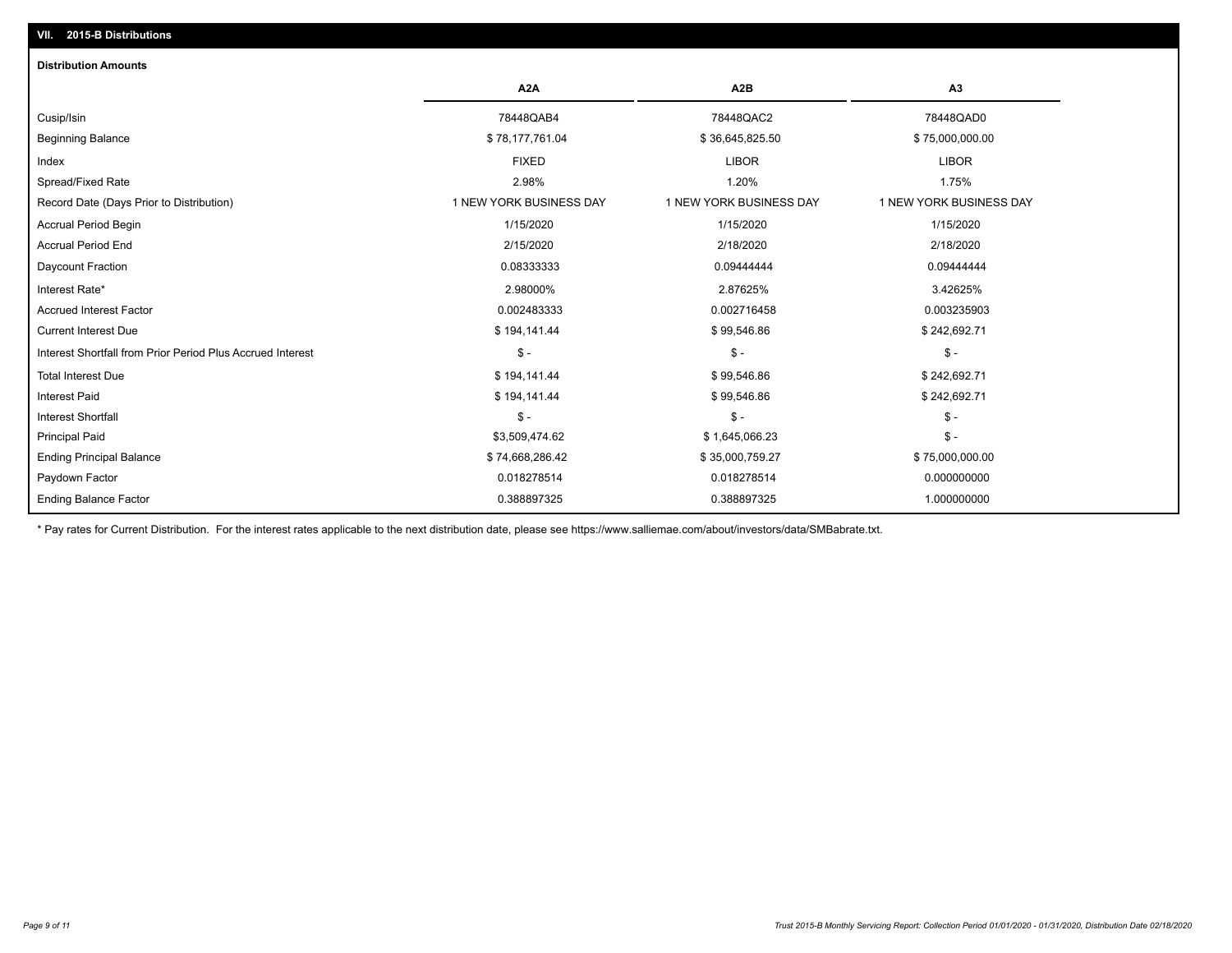| VII. 2015-B Distributions                                  |                         |                         |
|------------------------------------------------------------|-------------------------|-------------------------|
| <b>Distribution Amounts</b>                                |                         |                         |
|                                                            | в                       | C                       |
| Cusip/Isin                                                 | 78448QAE8               | 78448QAF5               |
| <b>Beginning Balance</b>                                   | \$70,000,000.00         | \$50,000,000.00         |
| Index                                                      | <b>FIXED</b>            | <b>FIXED</b>            |
| Spread/Fixed Rate                                          | 3.50%                   | 4.50%                   |
| Record Date (Days Prior to Distribution)                   | 1 NEW YORK BUSINESS DAY | 1 NEW YORK BUSINESS DAY |
| <b>Accrual Period Begin</b>                                | 1/15/2020               | 1/15/2020               |
| <b>Accrual Period End</b>                                  | 2/15/2020               | 2/15/2020               |
| Daycount Fraction                                          | 0.08333333              | 0.08333333              |
| Interest Rate*                                             | 3.50000%                | 4.50000%                |
| <b>Accrued Interest Factor</b>                             | 0.002916667             | 0.003750000             |
| <b>Current Interest Due</b>                                | \$204,166.67            | \$187,500.00            |
| Interest Shortfall from Prior Period Plus Accrued Interest | $\mathsf{\$}$ -         | $\mathsf{\$}$ -         |
| <b>Total Interest Due</b>                                  | \$204,166.67            | \$187,500.00            |
| Interest Paid                                              | \$204,166.67            | \$187,500.00            |
| Interest Shortfall                                         | $\mathcal{S}$ -         | $\frac{1}{2}$           |
| <b>Principal Paid</b>                                      | $\mathsf{\$}$ -         | $$ -$                   |
| <b>Ending Principal Balance</b>                            | \$70,000,000.00         | \$50,000,000.00         |
| Paydown Factor                                             | 0.000000000             | 0.000000000             |
| <b>Ending Balance Factor</b>                               | 1.000000000             | 1.000000000             |

\* Pay rates for Current Distribution. For the interest rates applicable to the next distribution date, please see https://www.salliemae.com/about/investors/data/SMBabrate.txt.